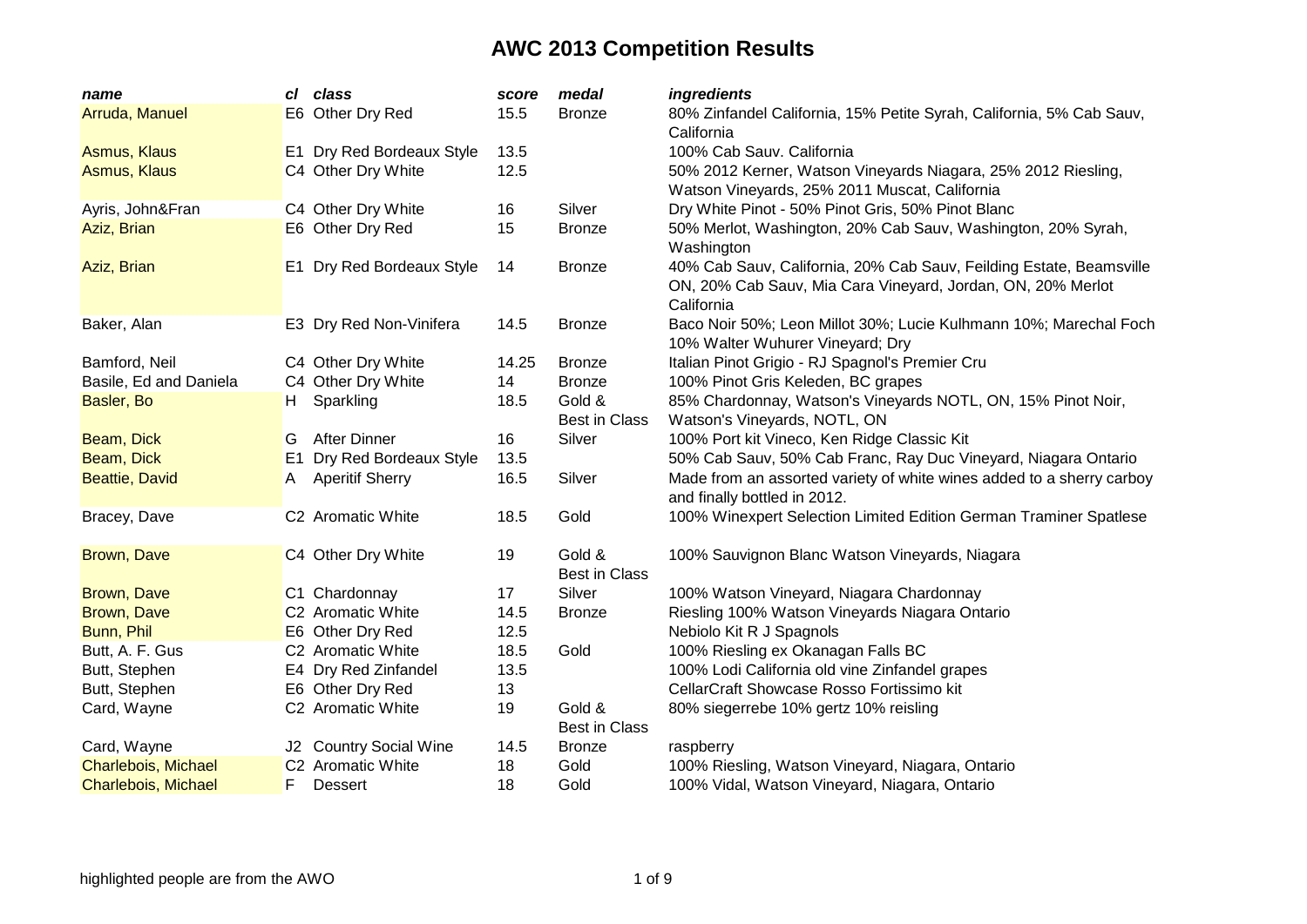| Silver<br>Rose<br>16.5<br>85% DeChaunac, Winemaker's Property, Ottawa, Ontario, 15%<br>Charlebois, Michael<br>D.<br>Frontenac, Perault Vineyard,<br>Navan, Ontario<br>100% Elderberry, Ottawa Ontario<br><b>Charlebois, Michael</b><br>J2 Country Social Wine<br>13.5<br>Civitarese, Sergio<br>E1 Dry Red Bordeaux Style<br>15<br>Cab-Sav. 50%, Mario Salvi, Lodi, California, Merlot,<br><b>Bronze</b><br>50%, Similkameen, Kaleden, Okanagen, BC.<br>E4 Dry Red Zinfandel<br>zinfandel 100% Santa Clara, Lodi, California, Old Vine<br>Civitarese, Sergio<br>14<br><b>Bronze</b><br>100% Carmenere, Chile Imported By Fermentations, Toronto<br>Clark, Dick<br>E1 Dry Red Bordeaux Style<br>15.5<br><b>Bronze</b><br>Clark, Dick<br>C4 Other Dry White<br>14.5<br>100% Pinot Grigio, Cellar Craft Yakima Valley Pinot Gricgio Kit<br><b>Bronze</b><br><b>After Dinner</b><br>Clark, Ken<br>17<br>Silver<br>Port [Merlot, Concord]<br>G<br>F<br>15.5<br>100% Raspberry [Clark]<br>Clark, Ken<br><b>Dessert</b><br><b>Bronze</b><br>15.25<br>E6 Other Dry Red<br>Amarone, Cellar Craft kit<br>Corbett, Tom<br><b>Bronze</b><br>Crossen, Wayne<br>E1 Dry Red Bordeaux Style<br>15<br>63%Klipsun Cab, 27%Merlot, 5% Petite Verdot, 5% Cab Franc<br><b>Bronze</b><br>12<br>C2 Aromatic White<br>Gewurtztraminer 100% Watson Vineyards, Niagara, Ontario<br>Dautovich, Mike<br>90% Washington Merlot grape/ 10% Washington Petit Verdot grape<br>E1 Dry Red Bordeaux Style<br>13<br>Doering, Randy<br>Silver<br>100% Vidal, Watson's Vineyards, Niagara, Ontario<br><b>Drewitt, Bruce</b><br>Social<br>16<br>E4 Dry Red Zinfandel<br>14.25<br>86% Zinfandel, California Vineco Kit, 14% Syrah, Watson Vineyards<br><b>Drewitt, Bruce</b><br><b>Bronze</b> | name | сI | class | score | medal | ingredients |
|-------------------------------------------------------------------------------------------------------------------------------------------------------------------------------------------------------------------------------------------------------------------------------------------------------------------------------------------------------------------------------------------------------------------------------------------------------------------------------------------------------------------------------------------------------------------------------------------------------------------------------------------------------------------------------------------------------------------------------------------------------------------------------------------------------------------------------------------------------------------------------------------------------------------------------------------------------------------------------------------------------------------------------------------------------------------------------------------------------------------------------------------------------------------------------------------------------------------------------------------------------------------------------------------------------------------------------------------------------------------------------------------------------------------------------------------------------------------------------------------------------------------------------------------------------------------------------------------------------------------------------------------------------------------------------------------------------------------------------------------------------|------|----|-------|-------|-------|-------------|
|                                                                                                                                                                                                                                                                                                                                                                                                                                                                                                                                                                                                                                                                                                                                                                                                                                                                                                                                                                                                                                                                                                                                                                                                                                                                                                                                                                                                                                                                                                                                                                                                                                                                                                                                                       |      |    |       |       |       |             |
|                                                                                                                                                                                                                                                                                                                                                                                                                                                                                                                                                                                                                                                                                                                                                                                                                                                                                                                                                                                                                                                                                                                                                                                                                                                                                                                                                                                                                                                                                                                                                                                                                                                                                                                                                       |      |    |       |       |       |             |
|                                                                                                                                                                                                                                                                                                                                                                                                                                                                                                                                                                                                                                                                                                                                                                                                                                                                                                                                                                                                                                                                                                                                                                                                                                                                                                                                                                                                                                                                                                                                                                                                                                                                                                                                                       |      |    |       |       |       |             |
|                                                                                                                                                                                                                                                                                                                                                                                                                                                                                                                                                                                                                                                                                                                                                                                                                                                                                                                                                                                                                                                                                                                                                                                                                                                                                                                                                                                                                                                                                                                                                                                                                                                                                                                                                       |      |    |       |       |       |             |
|                                                                                                                                                                                                                                                                                                                                                                                                                                                                                                                                                                                                                                                                                                                                                                                                                                                                                                                                                                                                                                                                                                                                                                                                                                                                                                                                                                                                                                                                                                                                                                                                                                                                                                                                                       |      |    |       |       |       |             |
|                                                                                                                                                                                                                                                                                                                                                                                                                                                                                                                                                                                                                                                                                                                                                                                                                                                                                                                                                                                                                                                                                                                                                                                                                                                                                                                                                                                                                                                                                                                                                                                                                                                                                                                                                       |      |    |       |       |       |             |
|                                                                                                                                                                                                                                                                                                                                                                                                                                                                                                                                                                                                                                                                                                                                                                                                                                                                                                                                                                                                                                                                                                                                                                                                                                                                                                                                                                                                                                                                                                                                                                                                                                                                                                                                                       |      |    |       |       |       |             |
|                                                                                                                                                                                                                                                                                                                                                                                                                                                                                                                                                                                                                                                                                                                                                                                                                                                                                                                                                                                                                                                                                                                                                                                                                                                                                                                                                                                                                                                                                                                                                                                                                                                                                                                                                       |      |    |       |       |       |             |
|                                                                                                                                                                                                                                                                                                                                                                                                                                                                                                                                                                                                                                                                                                                                                                                                                                                                                                                                                                                                                                                                                                                                                                                                                                                                                                                                                                                                                                                                                                                                                                                                                                                                                                                                                       |      |    |       |       |       |             |
|                                                                                                                                                                                                                                                                                                                                                                                                                                                                                                                                                                                                                                                                                                                                                                                                                                                                                                                                                                                                                                                                                                                                                                                                                                                                                                                                                                                                                                                                                                                                                                                                                                                                                                                                                       |      |    |       |       |       |             |
|                                                                                                                                                                                                                                                                                                                                                                                                                                                                                                                                                                                                                                                                                                                                                                                                                                                                                                                                                                                                                                                                                                                                                                                                                                                                                                                                                                                                                                                                                                                                                                                                                                                                                                                                                       |      |    |       |       |       |             |
|                                                                                                                                                                                                                                                                                                                                                                                                                                                                                                                                                                                                                                                                                                                                                                                                                                                                                                                                                                                                                                                                                                                                                                                                                                                                                                                                                                                                                                                                                                                                                                                                                                                                                                                                                       |      |    |       |       |       |             |
|                                                                                                                                                                                                                                                                                                                                                                                                                                                                                                                                                                                                                                                                                                                                                                                                                                                                                                                                                                                                                                                                                                                                                                                                                                                                                                                                                                                                                                                                                                                                                                                                                                                                                                                                                       |      |    |       |       |       |             |
|                                                                                                                                                                                                                                                                                                                                                                                                                                                                                                                                                                                                                                                                                                                                                                                                                                                                                                                                                                                                                                                                                                                                                                                                                                                                                                                                                                                                                                                                                                                                                                                                                                                                                                                                                       |      |    |       |       |       |             |
|                                                                                                                                                                                                                                                                                                                                                                                                                                                                                                                                                                                                                                                                                                                                                                                                                                                                                                                                                                                                                                                                                                                                                                                                                                                                                                                                                                                                                                                                                                                                                                                                                                                                                                                                                       |      |    |       |       |       |             |
|                                                                                                                                                                                                                                                                                                                                                                                                                                                                                                                                                                                                                                                                                                                                                                                                                                                                                                                                                                                                                                                                                                                                                                                                                                                                                                                                                                                                                                                                                                                                                                                                                                                                                                                                                       |      |    |       |       |       |             |
|                                                                                                                                                                                                                                                                                                                                                                                                                                                                                                                                                                                                                                                                                                                                                                                                                                                                                                                                                                                                                                                                                                                                                                                                                                                                                                                                                                                                                                                                                                                                                                                                                                                                                                                                                       |      |    |       |       |       |             |
| Niagara, Ontario                                                                                                                                                                                                                                                                                                                                                                                                                                                                                                                                                                                                                                                                                                                                                                                                                                                                                                                                                                                                                                                                                                                                                                                                                                                                                                                                                                                                                                                                                                                                                                                                                                                                                                                                      |      |    |       |       |       |             |
| E6 Other Dry Red<br>Petite Syrah 50% & Zinfandel 50%; California; Winexpert (Noble Grape)<br>Drysdale, James and Ann<br>14<br><b>Bronze</b>                                                                                                                                                                                                                                                                                                                                                                                                                                                                                                                                                                                                                                                                                                                                                                                                                                                                                                                                                                                                                                                                                                                                                                                                                                                                                                                                                                                                                                                                                                                                                                                                           |      |    |       |       |       |             |
| Selection "Limited Edition" Series"                                                                                                                                                                                                                                                                                                                                                                                                                                                                                                                                                                                                                                                                                                                                                                                                                                                                                                                                                                                                                                                                                                                                                                                                                                                                                                                                                                                                                                                                                                                                                                                                                                                                                                                   |      |    |       |       |       |             |
| Silver<br>85% 2009 Pinot Noir, California, 15% 2006 Cab Franc, Watson<br>Dunlop, John<br>E2 Dry Red Pinot<br>17.5                                                                                                                                                                                                                                                                                                                                                                                                                                                                                                                                                                                                                                                                                                                                                                                                                                                                                                                                                                                                                                                                                                                                                                                                                                                                                                                                                                                                                                                                                                                                                                                                                                     |      |    |       |       |       |             |
| Vineyards, Niagara, Ontario                                                                                                                                                                                                                                                                                                                                                                                                                                                                                                                                                                                                                                                                                                                                                                                                                                                                                                                                                                                                                                                                                                                                                                                                                                                                                                                                                                                                                                                                                                                                                                                                                                                                                                                           |      |    |       |       |       |             |
| 100% Pinot Gris Sierra Madre vineyard, California<br>Ellis, Doug<br>C4 Other Dry White<br>14.5<br><b>Bronze</b>                                                                                                                                                                                                                                                                                                                                                                                                                                                                                                                                                                                                                                                                                                                                                                                                                                                                                                                                                                                                                                                                                                                                                                                                                                                                                                                                                                                                                                                                                                                                                                                                                                       |      |    |       |       |       |             |
| C2 Aromatic White<br>Falk, Norm<br>18.5<br>Gold<br>100 Gewurztraminer, Seeger Vineyards, Niagara, Ontario                                                                                                                                                                                                                                                                                                                                                                                                                                                                                                                                                                                                                                                                                                                                                                                                                                                                                                                                                                                                                                                                                                                                                                                                                                                                                                                                                                                                                                                                                                                                                                                                                                             |      |    |       |       |       |             |
| 15.5<br>85 % Baco Noir (Wuhrer Vineyard, Kingston NS) 15% Cabernet<br>Finkle, Neil<br>E3 Dry Red Non-Vinifera<br>Bronze &                                                                                                                                                                                                                                                                                                                                                                                                                                                                                                                                                                                                                                                                                                                                                                                                                                                                                                                                                                                                                                                                                                                                                                                                                                                                                                                                                                                                                                                                                                                                                                                                                             |      |    |       |       |       |             |
| Best in Class<br>Savignon (Petes Frootique - California) Sweetness Code 1, Alcohol 13%                                                                                                                                                                                                                                                                                                                                                                                                                                                                                                                                                                                                                                                                                                                                                                                                                                                                                                                                                                                                                                                                                                                                                                                                                                                                                                                                                                                                                                                                                                                                                                                                                                                                |      |    |       |       |       |             |
|                                                                                                                                                                                                                                                                                                                                                                                                                                                                                                                                                                                                                                                                                                                                                                                                                                                                                                                                                                                                                                                                                                                                                                                                                                                                                                                                                                                                                                                                                                                                                                                                                                                                                                                                                       |      |    |       |       |       |             |
| E6 Other Dry Red<br>Finkle, Neil<br>14.5<br><b>Bronze</b><br>60 % Cabernet Savignon (Petes Frootique - California) 30 % Baco Noir                                                                                                                                                                                                                                                                                                                                                                                                                                                                                                                                                                                                                                                                                                                                                                                                                                                                                                                                                                                                                                                                                                                                                                                                                                                                                                                                                                                                                                                                                                                                                                                                                     |      |    |       |       |       |             |
| (Wuhrer Vineyard, Kingston NS) 10% Petite Sirah (Petes Frootique,                                                                                                                                                                                                                                                                                                                                                                                                                                                                                                                                                                                                                                                                                                                                                                                                                                                                                                                                                                                                                                                                                                                                                                                                                                                                                                                                                                                                                                                                                                                                                                                                                                                                                     |      |    |       |       |       |             |
| California) Sweetness Code 1, Alcohol 13%                                                                                                                                                                                                                                                                                                                                                                                                                                                                                                                                                                                                                                                                                                                                                                                                                                                                                                                                                                                                                                                                                                                                                                                                                                                                                                                                                                                                                                                                                                                                                                                                                                                                                                             |      |    |       |       |       |             |
| E1 Dry Red Bordeaux Style<br>85 % Cabernet Savignon (Petes Frootique - California) 15 % Baco Noir<br>Finkle, Neil<br>14<br><b>Bronze</b>                                                                                                                                                                                                                                                                                                                                                                                                                                                                                                                                                                                                                                                                                                                                                                                                                                                                                                                                                                                                                                                                                                                                                                                                                                                                                                                                                                                                                                                                                                                                                                                                              |      |    |       |       |       |             |
| (Wuhrer Vineyard, Kingston NS). Sweetness Code 1, Alcohol 13%                                                                                                                                                                                                                                                                                                                                                                                                                                                                                                                                                                                                                                                                                                                                                                                                                                                                                                                                                                                                                                                                                                                                                                                                                                                                                                                                                                                                                                                                                                                                                                                                                                                                                         |      |    |       |       |       |             |
|                                                                                                                                                                                                                                                                                                                                                                                                                                                                                                                                                                                                                                                                                                                                                                                                                                                                                                                                                                                                                                                                                                                                                                                                                                                                                                                                                                                                                                                                                                                                                                                                                                                                                                                                                       |      |    |       |       |       |             |
| Frankow, Gary<br>18<br>Gold<br>Sparkling<br>100% Vidal Watson Vineyards, Niagara, Ontario<br>H                                                                                                                                                                                                                                                                                                                                                                                                                                                                                                                                                                                                                                                                                                                                                                                                                                                                                                                                                                                                                                                                                                                                                                                                                                                                                                                                                                                                                                                                                                                                                                                                                                                        |      |    |       |       |       |             |
| J1 Country Table Wine<br>17.5<br>Silver<br>George, Jacquelin<br>Raspberry                                                                                                                                                                                                                                                                                                                                                                                                                                                                                                                                                                                                                                                                                                                                                                                                                                                                                                                                                                                                                                                                                                                                                                                                                                                                                                                                                                                                                                                                                                                                                                                                                                                                             |      |    |       |       |       |             |
| George, Jacquelin<br>E5 Dry Red Rhone Style<br>17<br>Silver<br>Grenache, Syrah, Mourvedre                                                                                                                                                                                                                                                                                                                                                                                                                                                                                                                                                                                                                                                                                                                                                                                                                                                                                                                                                                                                                                                                                                                                                                                                                                                                                                                                                                                                                                                                                                                                                                                                                                                             |      |    |       |       |       |             |
| Silver<br>George, Jacquelin<br>E <sub>1</sub><br>Dry Red Bordeaux Style<br>16.5<br>Petit Verdot, Meek Vineyards, WA                                                                                                                                                                                                                                                                                                                                                                                                                                                                                                                                                                                                                                                                                                                                                                                                                                                                                                                                                                                                                                                                                                                                                                                                                                                                                                                                                                                                                                                                                                                                                                                                                                   |      |    |       |       |       |             |
| F<br>14<br>George, Jacquelin<br><b>Dessert</b><br>Sauvignan Blanc<br><b>Bronze</b>                                                                                                                                                                                                                                                                                                                                                                                                                                                                                                                                                                                                                                                                                                                                                                                                                                                                                                                                                                                                                                                                                                                                                                                                                                                                                                                                                                                                                                                                                                                                                                                                                                                                    |      |    |       |       |       |             |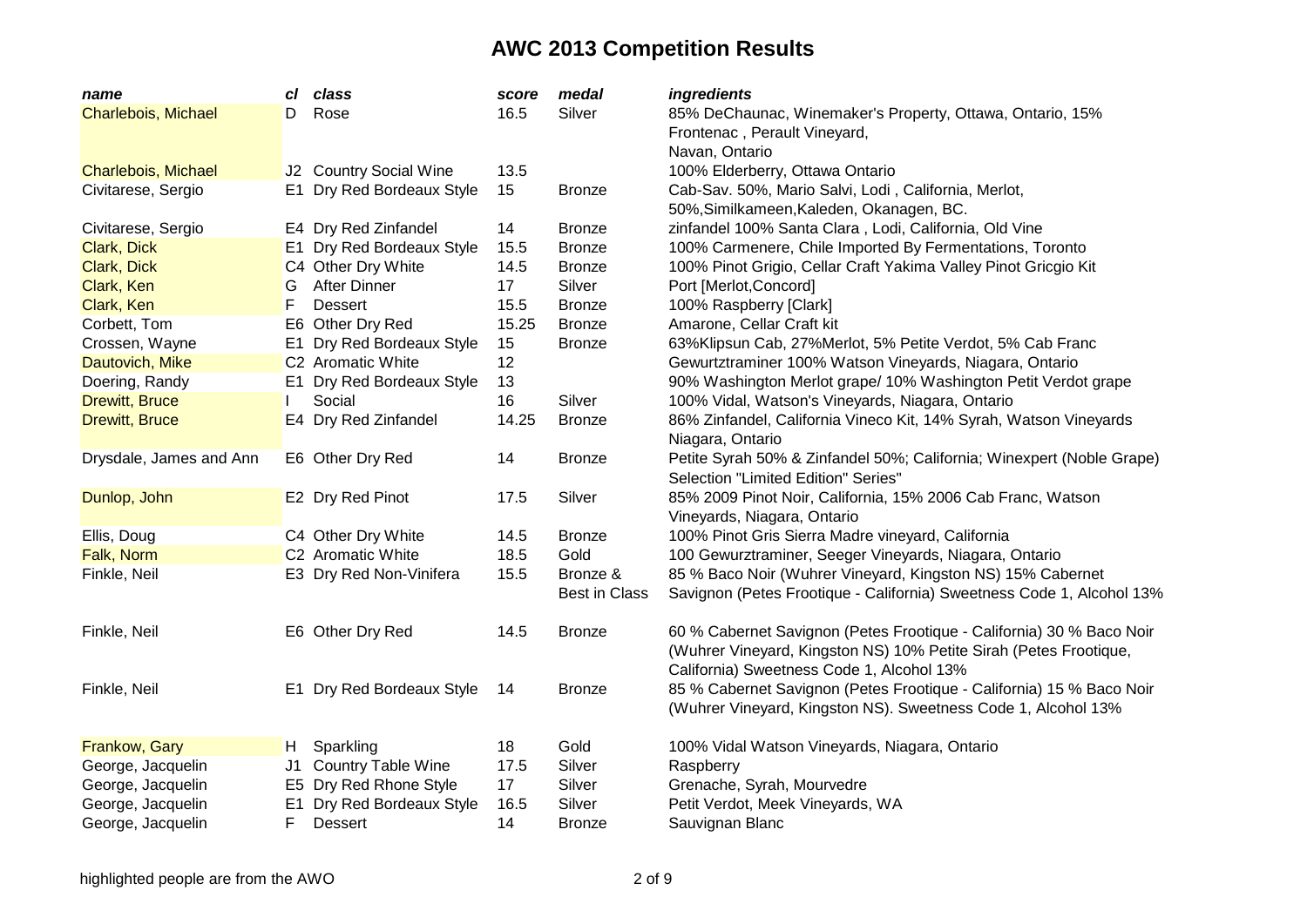| name                             | сI             | class                     | score | medal                            | ingredients                                                                                                                                                      |
|----------------------------------|----------------|---------------------------|-------|----------------------------------|------------------------------------------------------------------------------------------------------------------------------------------------------------------|
| George, Jacquelin                | G              | <b>After Dinner</b>       | 13.5  |                                  | Petite Sirah                                                                                                                                                     |
| Giannetti, Luigi                 | E <sub>1</sub> | Dry Red Bordeaux Style    | 15    | <b>Bronze</b>                    | Cab Sauv, Rancho Sarco Vineyard, California (Brehm)                                                                                                              |
| Giannetti, Luigi                 |                | E6 Other Dry Red          | 13    |                                  | 50% 2011 Petite Syrah, Mendocino, California, 25% 2010 Merlot                                                                                                    |
|                                  |                |                           |       |                                  | Carneros, California, 25% Cab Sauv, Russian River, California                                                                                                    |
| Gibson, Ken                      |                | J1 Country Table Wine     | 18    | Gold &                           | Crab apple cider (spiced).                                                                                                                                       |
|                                  |                |                           |       | <b>Best in Class</b>             |                                                                                                                                                                  |
| Gibson, Ken                      |                | E2 Dry Red Pinot          | 16    | Silver                           | Sonoma Pinot Noir. Wine Expert Selection Estate Series.                                                                                                          |
| Gibson, Ken                      |                | C4 Other Dry White        | 14.3  | <b>Bronze</b>                    | South African Sauvignon Blanc Semillon. Wine Expert Selection Limited<br>Edition fume or oaked style.                                                            |
| Gibson, Ken                      |                | E5 Dry Red Rhone Style    | 14    | <b>Bronze</b>                    | Australian Shiraz. Wine Expert Selection International                                                                                                           |
| Gibson, Ken                      | P              | <b>Sparkling Cider</b>    | 13.5  |                                  | Sparkling crab apple cider (spiced).                                                                                                                             |
| Gibson, Ken                      |                | E6 Other Dry Red          | 13    |                                  | Italian Brunello. Wine Expert Selection Limited Edition                                                                                                          |
| Glessing, Clarence               |                | C1 Chardonnay             | 16    | Silver                           | Winexpert Selection International Australian Chardonnay                                                                                                          |
| Goodhew, Ron                     | A              | <b>Aperitif Sherry</b>    | 16    | Silver                           | <b>Winexpert Speciale Sherry</b>                                                                                                                                 |
| Goodhew, Ron                     |                | E2 Dry Red Pinot          | 15.5  | <b>Bronze</b>                    | Winexpert Selection International New Zealand Pinot Noir                                                                                                         |
| Goodhew, Ron                     | F              | <b>Dessert</b>            | 15    | <b>Bronze</b>                    | Winexpert Speciale Okanagan Peach Icewine                                                                                                                        |
| Gootjes, Jack                    | Ρ              | <b>Sparkling Cider</b>    | 16    | Silver &<br><b>Best in Class</b> | Apple "4" Gredig Orchards, St Thomas Ontario                                                                                                                     |
| Graham, Don                      |                | E2 Dry Red Pinot          | 19.25 | Gold &<br><b>Best in Class</b>   | 100% Pinot Noir, Santa Barbara, CA                                                                                                                               |
| Graham, Don                      |                | C1 Chardonnay             | 18    | Gold &<br><b>Best in Class</b>   | 33%Monterey, CA 66% Carneros                                                                                                                                     |
| Graham, Don                      | H.             | Sparkling                 | 15    | <b>Bronze</b>                    | 100% Gewurtzraminer Okanagan                                                                                                                                     |
| Greaves, William                 |                | C4 Other Dry White        | 17.25 | Silver                           | 100% Pinot Gris                                                                                                                                                  |
| Guest, Tim                       |                | C3 Dry White Non-Vinifera | 12.5  |                                  | Seyval Blanc 80%, Siegfried 20%, grown in the Annapolis Valley, Nova<br>Scotia. Sweetness 0, Alcohol 10%                                                         |
| Hackenbroch, Wolfgang            |                | E1 Dry Red Bordeaux Style | 14.5  | <b>Bronze</b>                    | Winexpert Selection International Australian Petit Verdot                                                                                                        |
| Harland / Baker, Frank /<br>Alan |                | C3 Dry White Non-Vinifera | 12.5  |                                  | L'Acadie blanc 100%; Walter Wuhurer Vineyard; Dry                                                                                                                |
| Herbert, Ivan                    |                | C3 Dry White Non-Vinifera | 16.25 | Silver &<br><b>Best in Class</b> | 100% Seyval Blanc from own vineyard, Canning, NS. Alcohol 10.5% : TA<br>9.0 g/l: pH 3.2: RS 3 g/l                                                                |
| Herbert, Ivan                    |                | C2 Aromatic White         | 14    | <b>Bronze</b>                    | 100% Siegerrebe from own vineyard, Canning, NS. Alcohol 10.5% : TA<br>8.3 g/l: pH 3.2: RS 0 g/l                                                                  |
| Herbert, Ivan                    |                | E3 Dry Red Non-Vinifera   | 13.5  |                                  | 37% Lucie Kuhlmann, 30% Triomphe d'Alsace, 20% Baco Noir, 3%<br>Precoce de Colmar from own vineyard, Canning, NS. Alcohol 14 % : TA<br>6.5g/l: pH 3.78: RS 0 g/l |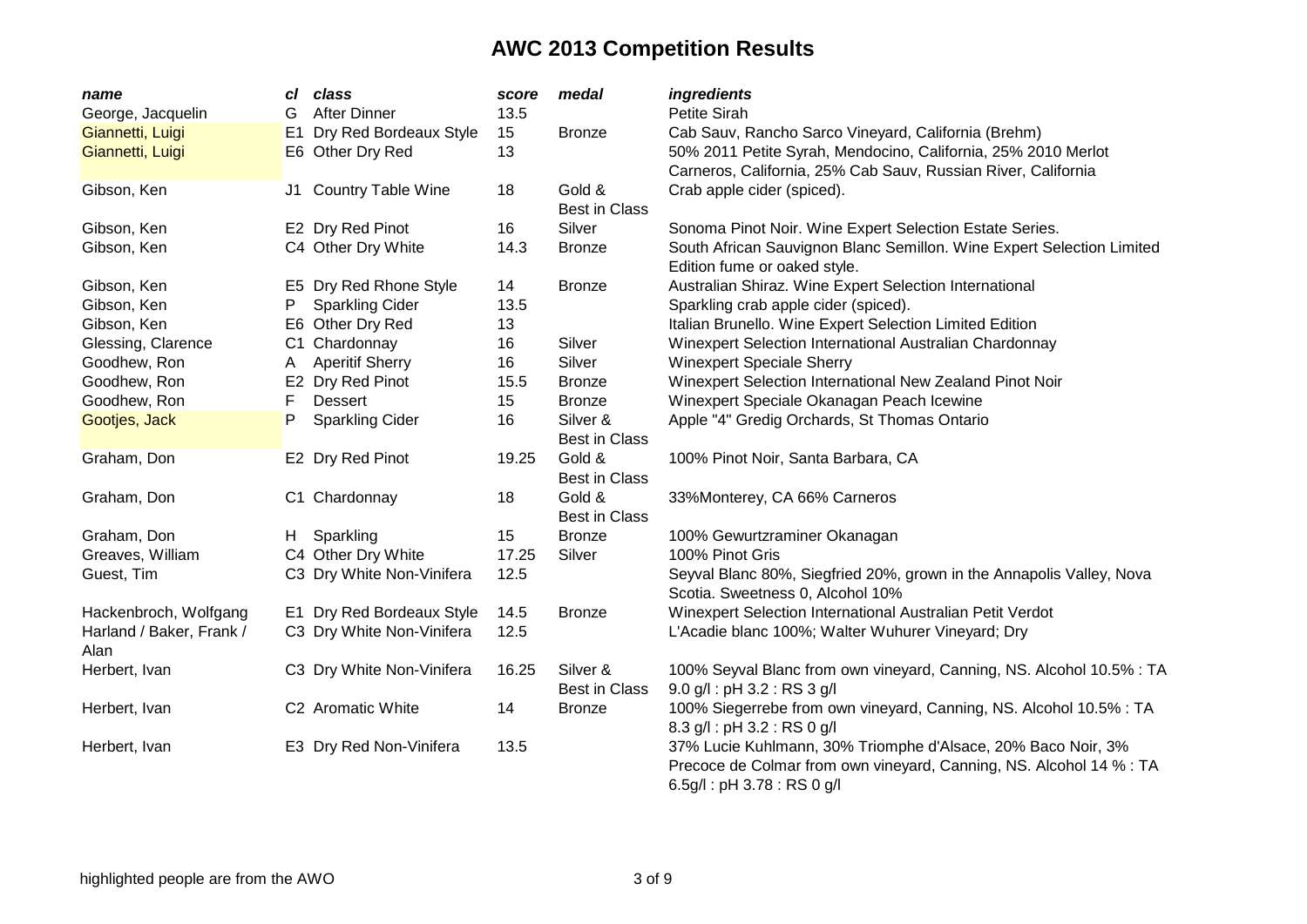| name                  |    | cl class                  | score | medal                            | ingredients                                                                                                                                                            |
|-----------------------|----|---------------------------|-------|----------------------------------|------------------------------------------------------------------------------------------------------------------------------------------------------------------------|
| Herbert, Ivan         |    | C4 Other Dry White        | 13    |                                  | 50% Siegerrebe, 25% Ortega, 25% Seyval Blanc from own vineyard,<br>Canning, NS.                                                                                        |
|                       |    |                           |       |                                  | Alcohol 10.5% : TA 8.4g/l : pH 3.1 : RS 0 g/l                                                                                                                          |
| Herbert, Ivan         | H. | Sparkling                 | 13    |                                  | 100% l'Acadie Blanc from own vineyard, Canning, NS. Alcohol 10.5% :<br>TA 10.5g/l: pH 2.92: Brut                                                                       |
| Hinds, Martin         |    | E1 Dry Red Bordeaux Style | 18.5  | Gold &<br><b>Best in Class</b>   | 100% Cabernet Sauvignon, Napa Valley, California. Fermented from<br>frozen grapes.                                                                                     |
| Holmes, Don           |    | E2 Dry Red Pinot          | 17    | Silver                           | 100 % Pinot Noir grapes---Holmes Vineyard                                                                                                                              |
| Ierullo, Dominic      |    | G After Dinner            | 15.5  | <b>Bronze</b>                    | Blended, many variities (Niagara, California - Port Solera)                                                                                                            |
| Irani, Jim            |    | C4 Other Dry White        | 17    | Silver                           | 100% Sauvignon Blanc concentrate - R.J. Spagnol's kit; Finished S.G.<br>0.998                                                                                          |
| Jost, Allan           |    | E2 Dry Red Pinot          | 14.5  | <b>Bronze</b>                    | 100% WineExpert, Selection International kit: New Zealand Pinot Noir                                                                                                   |
| Jucker, Peter         |    | C4 Other Dry White        | 15    | <b>Bronze</b>                    | 78% Siegerrebe 2012, my own, grown in Kit Childs vineyard. 17%<br>L'Acadie Blanc 2011, grown by Kit Childs 5% Ortega 2012, my own,<br>grown in Kit Childs vineyard     |
| Jucker, Peter         |    | E3 Dry Red Non-Vinifera   | 12.5  |                                  | 100% Leon Millot, my own, grown in Kit Childs vineyard, Canning NS                                                                                                     |
| <b>Kampers, Steve</b> | F. | <b>Dessert</b>            | 18.5  | Gold &<br><b>Best in Class</b>   | 100% Vidal 2010 (Niagara - Wiley)                                                                                                                                      |
| <b>Kampers, Steve</b> |    | C2 Aromatic White         | 17    | Silver                           | 100% Riesling - Niagara - (Hughes Vineyard, Niagara)                                                                                                                   |
| <b>Kampers, Steve</b> |    | C4 Other Dry White        | 15.5  | <b>Bronze</b>                    | ~20% each Riesling, (Hughes Vineyard, Niagara) Chardonnay Musque,<br>Gewurztraminer, Sauvignon Blanc (Neufeld Vineyards, Niagara), Vidal<br>(Wiley Vineyards, Niagara) |
| Kampers, Steve        | D  | Rose                      | 15    | <b>Bronze</b>                    | 85% Gewurztraminer (Niagara - Watson), 10% Cab/Merlot (California -<br>Brehm), 5% Vidal 2010 (Niagara - Wiley)                                                         |
| Kareckas, Ellen       |    | C1 Chardonnay             | 15    | <b>Bronze</b>                    | 100% chardonnay (Niagara - Watson)                                                                                                                                     |
| Kroitzsch, Axel       |    | C2 Aromatic White         | 18    | Gold                             | Siegerreebe, Lions View Vineyard, Langley                                                                                                                              |
| Kroitzsch, Axel       |    | E1 Dry Red Bordeaux Style | 18    | Gold                             | Klipsum Meritage Merlot dominant                                                                                                                                       |
| Kroitzsch, Axel       |    | E6 Other Dry Red          | 17.5  | Silver &<br><b>Best in Class</b> | Nappa Cab Sav, Syrah Sheridan                                                                                                                                          |
| Kroitzsch, Axel       |    | Social                    | 17    | Silver                           | Riesling Dineen vineyard, WA SG 1.004                                                                                                                                  |
| Kroitzsch, Axel       | D  | Rose                      | 16    | Silver                           | Rose Cab, Merlot                                                                                                                                                       |
| Kroitzsch, Axel       | J1 | <b>Country Table Wine</b> | 16    | Silver                           | Blackberry                                                                                                                                                             |
| Kroitzsch, Axel       | A  | <b>Aperitif Sherry</b>    | 15.5  | <b>Bronze</b>                    | <b>Herbed Aperitif</b>                                                                                                                                                 |
| Kroitzsch, Axel       | Β  | Aperitif                  | 15.5  | <b>Bronze</b>                    | Aperitif                                                                                                                                                               |
| Kroitzsch, Axel       |    | C4 Other Dry White        | 15    | <b>Bronze</b>                    | Pearl of Czaba                                                                                                                                                         |
| Kroitzsch, Axel       |    | E4 Dry Red Zinfandel      | 14.5  | <b>Bronze</b>                    | Zinfandel Spenker Ranch                                                                                                                                                |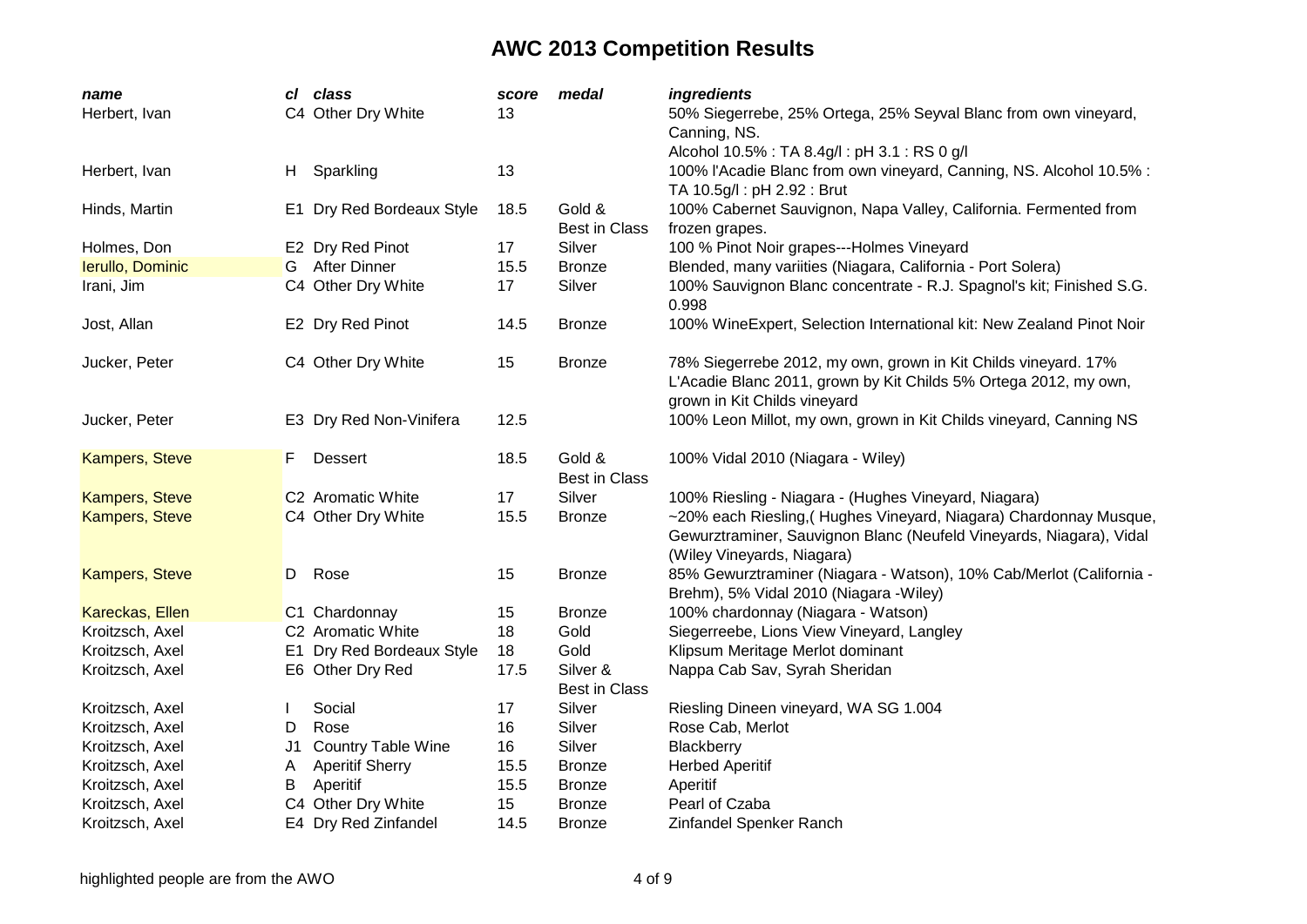| name                            | cl  | class                      | score | medal                            | ingredients                                                                                                                                                                               |
|---------------------------------|-----|----------------------------|-------|----------------------------------|-------------------------------------------------------------------------------------------------------------------------------------------------------------------------------------------|
| Kroitzsch, Axel                 | J2. | <b>Country Social Wine</b> | 14.5  | <b>Bronze</b>                    | Guava                                                                                                                                                                                     |
| Kucera, Tommy                   | G   | <b>After Dinner</b>        | 14.5  | <b>Bronze</b>                    | Local tame blackberries. Must enriched with banana, elderberry,<br>elderflower, vanilla. Step fermentation to 18% alcohol. Fortified with<br>commercial brandy to 20%.                    |
| Kucera, Tommy                   | J1  | <b>Country Table Wine</b>  | 14.5  | <b>Bronze</b>                    | Wild saskatoon. Bulk aged 5 years. Lightly sweetened at bottling.                                                                                                                         |
| Kucera, Tommy                   | J2  | <b>Country Social Wine</b> | 14    | <b>Bronze</b>                    | Nanking cherries. Bulk aged 5 years. Sweetened at bottling.                                                                                                                               |
| Kucera, Tommy                   | H.  | Sparkling                  | 13    |                                  | California grapes. 2/3 Malvasia, 1/3 Sauvignon Blanc. Cold fermentation.<br>Bottle fermentation with encapsulated yeast.                                                                  |
| Kucera, Tommy                   | P   | <b>Sparkling Cider</b>     | 13    |                                  | 5 or more varieties of local apples and crabapples. Oak cask matured                                                                                                                      |
| Kucera, Tommy                   | D   | Rose                       | 9     |                                  | California grapes. Grenache 82.5%, Valdepenas 10%, reserved<br>Grenache juice at bottling 7.5%                                                                                            |
| Langdon, Mike                   |     | E1 Dry Red Bordeaux Style  | 10    |                                  | 100% Cabernet Sauvignon (Washington grapes)                                                                                                                                               |
| Leeper, Mike                    |     | E4 Dry Red Zinfandel       | 15.5  | <b>Bronze</b>                    | Zinfandel 85% Lime Kiln, 15% Petite Sirah                                                                                                                                                 |
| Leeper, Mike                    |     | E1 Dry Red Bordeaux Style  | 14    | <b>Bronze</b>                    | Cabernet 85%, Cab Franc 12%, Petite Verdot 3% Shannon Ridge CA                                                                                                                            |
| Lesperance, Mike                |     | E5 Dry Red Rhone Style     | 17.5  | Silver &<br><b>Best in Class</b> | 100% Syrah - 80% Dineen Vineyard - 20% Sheridan Vineyard                                                                                                                                  |
| Lesperance, Mike                |     | E1 Dry Red Bordeaux Style  | 16.5  | Silver                           | Merlot - Kitchak Vineyards 15% 06 Cab. Sauv., 3% 07 Cab. Franc, & 2%<br>07 Petit Verdot                                                                                                   |
| MacDiarmid/Ferguson,<br>Bob/Jim |     | E6 Other Dry Red           | 12.5  |                                  | Sangiovese 50 % Pinot Noir 50%. Grapes from California Grapes from<br>Lodi , Luigi Benigno, Halifax, N.S. Dry                                                                             |
| MacDonald, John                 | D   | Rose                       | 13    |                                  | 85% Radisson 2012, from Settlers Ridge Vineyard. 15% Marechal Joffre<br>2012 from Lockview Farm and Vineyard. Little skin contact and had the<br>addition of oak chips. Made from grapes. |
| MacDonald, John                 |     | C3 Dry White Non-Vinifera  | 12    |                                  | 90% L'Acadie 2012, from Settlers Ridge Vineyard. 10% L'Acadie 2011<br>from Lockview Farm and Vineyard. Made from grapessome residual<br>sweetness.                                        |
| Mayer, Glen                     | B   | Aperitif                   | 16.5  | Silver &<br><b>Best in Class</b> | herbed Aperitif                                                                                                                                                                           |
| Mayer, Glen                     | D   | Rose                       | 16.5  | Silver                           | Rose                                                                                                                                                                                      |
| Mayer, Glen                     |     | E4 Dry Red Zinfandel       | 16.5  | Silver &<br><b>Best in Class</b> | Zinfandel, Spenker Ranch, Lodi                                                                                                                                                            |
| Mayer, Glen                     |     | E1 Dry Red Bordeaux Style  | 15    | <b>Bronze</b>                    | cab sav , merlot, cab franc, malbec, petite verdot, Wa.                                                                                                                                   |
| <b>McClelland, Burton</b>       |     | E1 Dry Red Bordeaux Style  | 15    | <b>Bronze</b>                    | 80% 2011 Washington State Merlot, balance Lailey Vineyards Ontario,<br>5% 2006 Cab Franc, 5% 2006 Cab Sauv, 5% 2006 Merlot                                                                |
| <b>McClelland, Burton</b>       |     | E3 Dry Red Non-Vinifera    | 13.5  |                                  | 54% 2010 Chambourcin Glenview vineyards Ontario, 36% 2010 Castel<br>Glenview Vineyards Ontario, 10% 2011 Zinfandel california                                                             |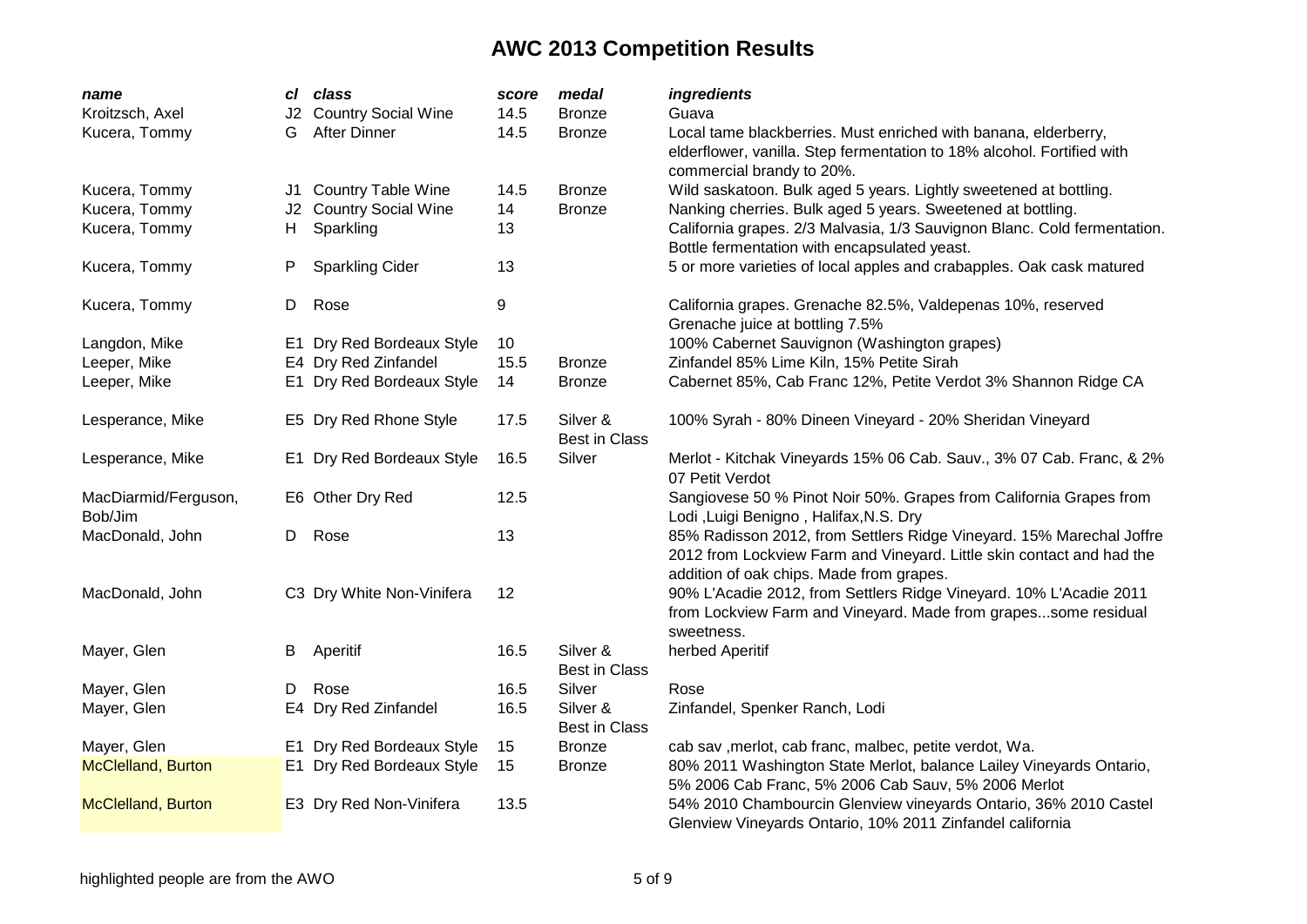| name                      | cl | class                     | score | medal                | ingredients                                                              |
|---------------------------|----|---------------------------|-------|----------------------|--------------------------------------------------------------------------|
| <b>McClelland, Burton</b> |    | Social                    | 12.5  |                      | 40% Vidal, 20% Gewurztraminer, 20% pinot Gris, 20% Riesling All from     |
|                           |    |                           |       |                      | Watson Vineyards Ontario                                                 |
| McIntyre, Larry           |    | E1 Dry Red Bordeaux Style | 15    | <b>Bronze</b>        | Merlot, Meek Vineyards Washington                                        |
| McKibbin, Brian           |    | E3 Dry Red Non-Vinifera   | 12.5  |                      | Lucie Kuhlman 80%; Precose de Colmar 20%                                 |
| McNeil, Robin             | H  | Sparkling                 | 13.5  |                      | Blend of: 2011 Chard (Calif) (45%), 2009 Pinot Gris (Van Is) (22%), 2010 |
|                           |    |                           |       |                      | Sav BI (Calif) (22%), 2009 Muscat (calif) (13%)                          |
| Melanson, Frank           |    | C2 Aromatic White         | 16    | Silver               | 100% gewürztraminer (Washington State)                                   |
| <b>Melanson, Frank</b>    |    | E1 Dry Red Bordeaux Style | 15    | <b>Bronze</b>        | 70% cabernet sauvignon (California - Brehm), 25% merlot (California -    |
|                           |    |                           |       |                      | Brehm), 5% 2011 malbec (Chile)                                           |
| Meredith, Clark           | G  | <b>After Dinner</b>       | 17.5  | Silver               | Port 80% Merlot, 10% Cab Sauv, both 2000 from Culp vineyards,            |
|                           |    |                           |       |                      | Niagara ON, 5% Concord 5% Sweigelt, Ontario, Vineyard Unknown            |
| Meredith, Clark           |    | E2 Dry Red Pinot          | 15.5  | <b>Bronze</b>        | 100% pinot noir (Niagara - Lailey/Puddicombe)                            |
| Meredith, Clark           |    | C2 Aromatic White         | 14    | <b>Bronze</b>        | 100% gewürztraminer (Niagara - Laundry/Fielding)                         |
| Meredith, Clark           |    | E1 Dry Red Bordeaux Style | 14    | <b>Bronze</b>        | 33% merlot 2007, 33% merlot 2008, 33% merlot 2010 (All from Niagara -    |
|                           |    |                           |       |                      | Culp Vineyards)                                                          |
| Morrison, Patricia        | D  | Rose                      | 18.5  | Gold &               | Winexpert Selection International French Rosé                            |
|                           |    |                           |       | <b>Best in Class</b> |                                                                          |
| Morrison, Patricia        | F  | <b>Dessert</b>            | 17    | Silver               | Winexpert Speciale Riesling Ice Wine                                     |
| Mott, Elayne              |    | Social                    | 18    | Gold &               | 85% Aldelete grape (2008) from own vineyard & 15% plum wine              |
|                           |    |                           |       | <b>Best in Class</b> | (2010)from own trees.                                                    |
| Mott, Elayne              |    | J2 Country Social Wine    | 15.5  | <b>Bronze</b>        | 100% of my own rhubarb                                                   |
| Mott, Elayne              | F  | Dessert                   | 15    | <b>Bronze</b>        | 80% Grand Cru Wine Merlot kit from Noble Grape, Dartmouth, N.S., 10%     |
|                           |    |                           |       |                      | Canadice wine 2009 (my own vineyard), 10% Aldelete wine 2009 (own        |
|                           |    |                           |       |                      | vineyard).                                                               |
| Mott, Elayne              |    | C4 Other Dry White        | 13    |                      | Fontana 100% juice 23 litre bucket kit, made 2010, Verdichio kit         |
|                           |    |                           |       |                      | purchased from ABC Corks via Winemakeri, Lw. Sackville, N.S.             |
| Mott, Elayne              | B  | Aperitif                  | 12    |                      | 85% plum wine (own trees) 2010, 15% Aldelete wine 2008 (own              |
|                           |    |                           |       |                      | vineyard)                                                                |
| Nelson, Ted               |    | J2 Country Social Wine    | 16    | Silver               | Spiced apple wine made from local apples from Morden, MB with less       |
|                           |    |                           |       |                      | then 5% generic white grape juice                                        |
| Nelson, Ted               |    | E2 Dry Red Pinot          | 15    | <b>Bronze</b>        | Pinot Noir from a kit, Vineco Kenridge Showcase New Zealand Pinot Noir   |
|                           |    |                           |       |                      |                                                                          |
| Osmond, Donald            |    | E5 Dry Red Rhone Style    | 15.5  | <b>Bronze</b>        | 100% Shiraz, Niagara Ontario, Watson's Juice, Oak barrel                 |
| Panagapka, Don            |    | G After Dinner            | 17.5  | Silver               | Port, Zinfandel Grapes, California                                       |
| Patchett, Doug            |    | E3 Dry Red Non-Vinifera   | 11.5  |                      | 100% baco noir (Niagara - Ed Hughes)                                     |
| Paul, David               |    | E3 Dry Red Non-Vinifera   | 14.25 | <b>Bronze</b>        | Marechal Foch (100%) from my back yard vineyard located in downtown      |
|                           |    |                           |       |                      | Kamloops, British Columbia                                               |
| Pearson, Tony             |    | A Aperitif Sherry         | 18.5  | Gold                 | 100% California Palomino Grapes Sweetness (3) Solera                     |
|                           |    |                           |       |                      |                                                                          |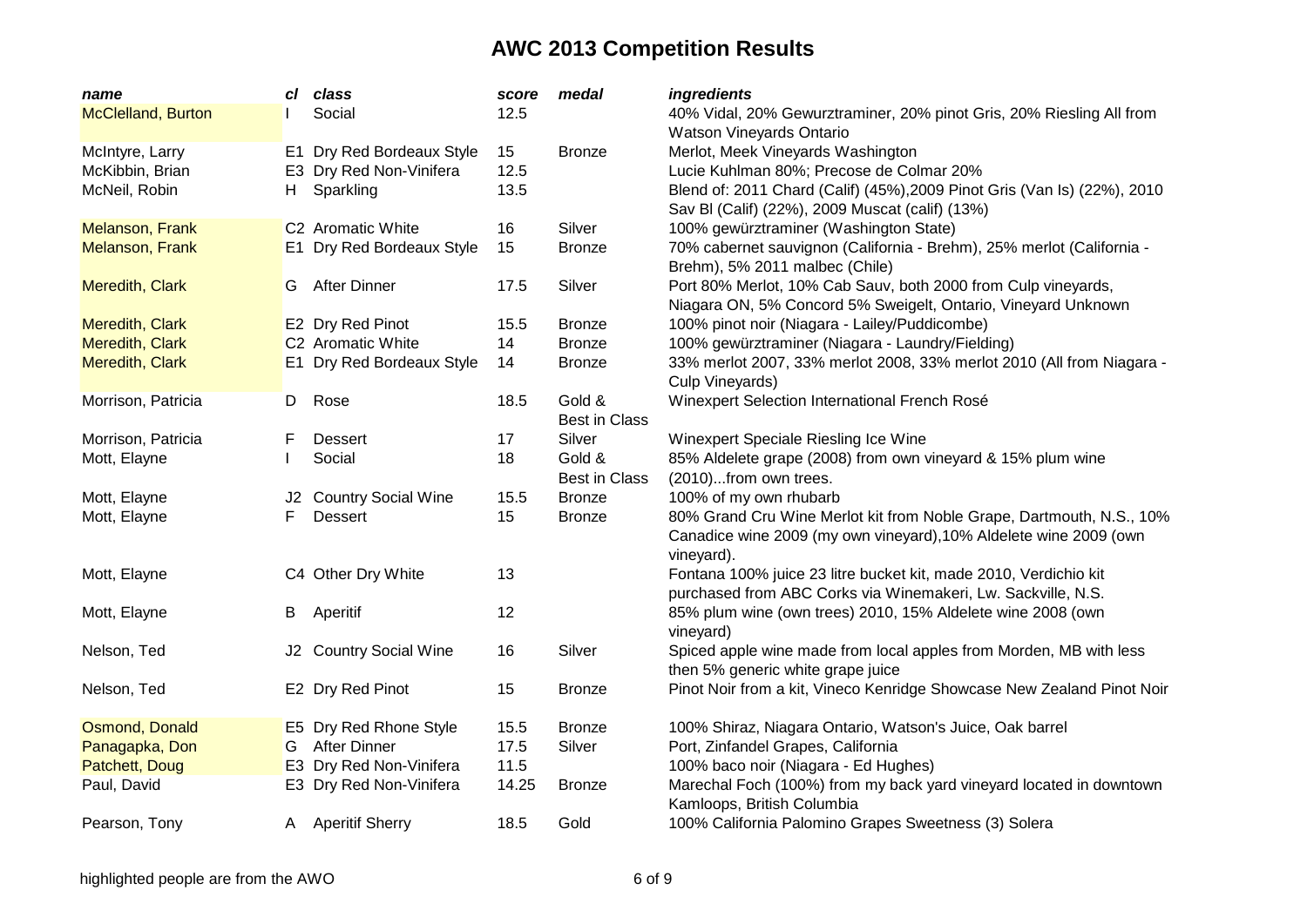| name                            | сI             | class                     | score | medal                | <i>ingredients</i>                                                                                                                                                                               |
|---------------------------------|----------------|---------------------------|-------|----------------------|--------------------------------------------------------------------------------------------------------------------------------------------------------------------------------------------------|
| Pearson, Tony                   |                | Dessert                   | 16    | Silver               | 100% Washington Riesling Grapes Supplier Bosa Grape Sweetness (10)                                                                                                                               |
| Pearson, Tony                   | G              | <b>After Dinner</b>       | 15.5  | <b>Bronze</b>        | 100% California Zinfandel Grapes. Several vintages barrel blended and<br>aged. Sweetness (9)                                                                                                     |
| Pellizzari, Riccardo            |                | C2 Aromatic White         | 16    | Silver               | 100% Riesling naramata BC                                                                                                                                                                        |
| Pellizzari, Riccardo            |                | C4 Other Dry White        | 14.5  | <b>Bronze</b>        | 100% Sauvignon Blanc Sunnyside Washington State USA                                                                                                                                              |
| Perron, Michel                  |                | E1 Dry Red Bordeaux Style | 18    | Gold                 | 65% Merlot 35% Cab. Sauv., Washington Grapes, Finished SG 0.995                                                                                                                                  |
| Peters, Bill                    |                | J2 Country Social Wine    | 16.5  | Silver               | 100% cherry (Niagara - Troup Farms)                                                                                                                                                              |
| Peters, Bill                    | G              | <b>After Dinner</b>       | 15    | <b>Bronze</b>        | Kendall Ridge classic port kit and over 9 years added brandy, glycerin,<br>Ribena, elderberries, tannin and black mollases.                                                                      |
| Pikor, George                   | E <sub>1</sub> | Dry Red Bordeaux Style    | 16    | Silver               | 50% Cabernet Franc, 50% Merlot (Niagara - Watson's)                                                                                                                                              |
| Polfuss, Patti                  | F              | <b>Dessert</b>            | 18    | Gold                 | 100% Apple Tatin (RJ Spagnols)                                                                                                                                                                   |
| Polfuss, Patti                  |                | J2 Country Social Wine    | 17.5  | Silver               | 100% honey mead (Ontario Bees)                                                                                                                                                                   |
| Polfuss, Patti                  | E <sub>1</sub> | Dry Red Bordeaux Style    | 14    | <b>Bronze</b>        | 50% Cabernet Franc South African (RJ Spagnols), 50% Washington<br>State Merlot (RJ Spagnols)                                                                                                     |
| Porter/MacDonald,<br>Rob/Carson |                | E3 Dry Red Non-Vinifera   | 14.5  | <b>Bronze</b>        | Lucie Kuhlmann 50% / Baco Noir 50%                                                                                                                                                               |
| <b>Quast, Mervin</b>            | G              | <b>After Dinner</b>       | 16    | Silver               | 98% malvasia Bianca (California - Franicas) 2% grain spirits alcohol<br>(SAQ)                                                                                                                    |
| <b>Quast, Mervin</b>            | H,             | Sparkling                 | 16    | Silver               | 100% Riesling (Niagara - Hughes)                                                                                                                                                                 |
| <b>Quast, Mervin</b>            | A              | <b>Aperitif Sherry</b>    | 15.5  | <b>Bronze</b>        | 100% malvasia Bianca (California - Franicas)                                                                                                                                                     |
| Rennie, Bill                    | A              | <b>Aperitif Sherry</b>    | 16    | Silver               | Dry Fino style - Solera aged. Ingredients generally have been                                                                                                                                    |
|                                 |                |                           |       |                      | inexpensive white kits, fermented with flor yeast. Solera is 13 years old.                                                                                                                       |
| Rennie, Bill                    | В              | Aperitif                  | 14    | <b>Bronze</b>        | Herbed "red" vermouth. Solera aged - Ingredients have been slightly<br>ozidized wines, herbs and spices include wormwood, chinchona bark,<br>anise, woodruff, bitter orange. Fortified with gin. |
| Rennie, Bill                    | G              | <b>After Dinner</b>       | 13    |                      | Olorosso style sherry, Solera aged. Ingredients originally were<br>inexpensive white kits. Solera is 10 years old. Fortified with vodka.                                                         |
| <b>Richards, Bert</b>           |                | E5 Dry Red Rhone Style    | 14.5  | <b>Bronze</b>        | Australian Shiraz, Spagnols En Primeur Kit                                                                                                                                                       |
| <b>Richards, Bert</b>           |                | J2 Country Social Wine    | 14    | <b>Bronze</b>        | Double Dark Maple Syrup, Gingrich Farms, Drayton, ON                                                                                                                                             |
| <b>Rutherford, Max</b>          |                | C4 Other Dry White        | 16.75 | Silver               | Pinot Gris, Watson Vineyards, Niagara, ON                                                                                                                                                        |
| Saunders, Edward                | A              | <b>Aperitif Sherry</b>    | 19    | Gold &               | Cellarcraft International - Specialty Series Kit - Creamy Sherry                                                                                                                                 |
|                                 |                |                           |       | <b>Best in Class</b> |                                                                                                                                                                                                  |
| Saunders, Edward                | F              | <b>Dessert</b>            | 17.25 | Silver               | RJ Spagnols - Cru Specialty Kit - Cabernet Franc Dessert Wine                                                                                                                                    |
| Saunders, Edward                |                | C2 Aromatic White         | 15.5  | <b>Bronze</b>        | RJ Spagnols - High Tail Series Kit - Gewurztraminer                                                                                                                                              |
| Saunders, Edward                |                | E5 Dry Red Rhone Style    | 15.25 | <b>Bronze</b>        | RJ Spagnols - Winery Series Kit - Grenache Syrah                                                                                                                                                 |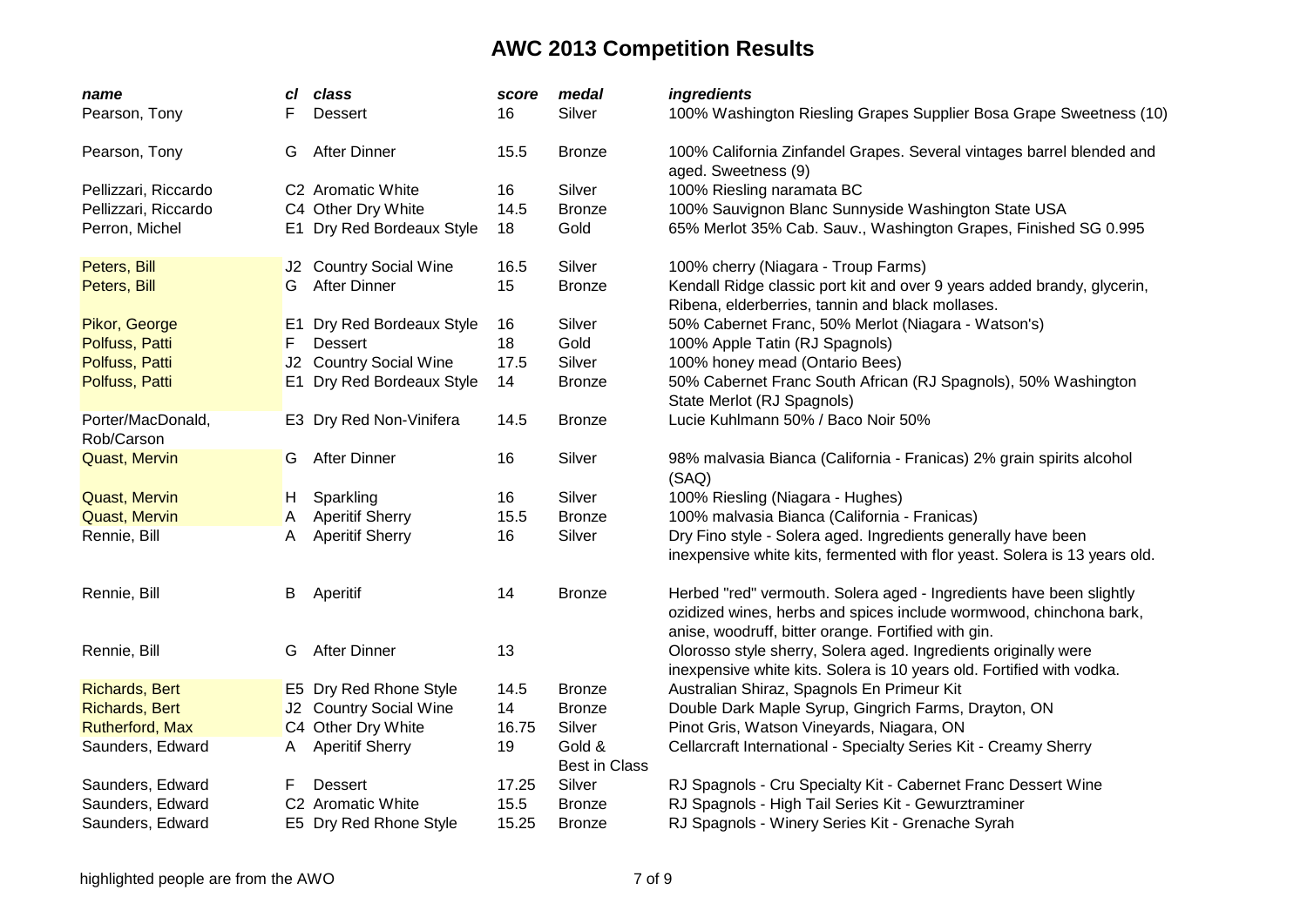| name                   | cl | class                         | score | medal                          | ingredients                                                                                                 |
|------------------------|----|-------------------------------|-------|--------------------------------|-------------------------------------------------------------------------------------------------------------|
| Saunders, Edward       |    | E2 Dry Red Pinot              | 15    | <b>Bronze</b>                  | RJ Spagnols - En Primeur Series Kit - New Zealand Pinot Noir                                                |
| Saunders, Edward       |    | Social                        | 14.5  | <b>Bronze</b>                  | RJ Spagnols - Grand Cru International Series Kit - White Zinfandel                                          |
| Saunders, Edward       |    | J2 Country Social Wine        | 13.5  |                                | Natural Fruits - Raspberry, Blackberry, Blueberry @ 33% each - Triple<br>Berry                              |
| Saunders, Edward       | В  | Aperitif                      | 13    |                                | RJ Spagnols - Restricted Quantity Series Kit - Muscat                                                       |
| Saunders, Edward       | G  | <b>After Dinner</b>           | 11.5  |                                | Wine Expert - Selection Specialty Series Kit - Port Style                                                   |
| <b>Skelly, Steve</b>   |    | J2 Country Social Wine        | 18    | Gold &<br><b>Best in Class</b> | Jostaberry, winemaker's Garden, Toronto ON                                                                  |
| <b>Skelly, Steve</b>   |    | C <sub>2</sub> Aromatic White | 16    | Silver                         | Riesling, Watson Vineyards, Niagara, ON                                                                     |
| Small, Stephen         |    | C1 Chardonnay                 | 17    | Silver                         | Santa Maria Valley California                                                                               |
| Small, Stephen         |    | Social                        | 14.5  | <b>Bronze</b>                  | Pinot Gris - Sierra Madre Vineyard - California                                                             |
| Snider, Ken            |    | E5 Dry Red Rhone Style        | 14    | <b>Bronze</b>                  | Shiraz, Chile, imported by Grapemasters Toronto                                                             |
| Sonpal-Valias, Nilima  |    | C4 Other Dry White            | 16.5  | Silver                         | 100% En Primeur Kit 2011 Riverland Australia SAUVIGNON BLANC                                                |
| Stalder, Bob           | H. | Sparkling                     | 16.5  | Silver                         | Watson Blend (Appx. 50% Vidal, 25% Riesling, 25% Kerner), Watson<br>Vineyards, Niagara, ON                  |
| Starr, John            | B  | Aperitif                      | 14    | <b>Bronze</b>                  | 50% fresh blackberries, 25% NY Muscat fresh grapes, 25% ruby port kit-<br><b>Winekitz speciality Series</b> |
| Starr, John            |    | E5 Dry Red Rhone Style        | 14    | <b>Bronze</b>                  | Australian Shiraz style kit--Winexpert World Vineyard                                                       |
| Stevenson, Dan         | G  | <b>After Dinner</b>           | 18.5  | Gold &                         | 40% 2002 Cab Sauv, Hipple Vineyards, Niagara, ON, 40% 2002 Merlot,                                          |
|                        |    |                               |       | <b>Best in Class</b>           | Misik Vineyards, Niagara, ON, 20% Port Kit 2002, Supplier unknown                                           |
| Stevenson, Dan         |    | Social                        | 17.5  | Silver                         | 98% Vidal, Wiley Vineyars, Niagara, ON, 2% 2011 Raspberry. Source<br>unknown (roadside stand)               |
| <b>Sykes, David</b>    |    | E2 Dry Red Pinot              | 16    | Silver                         | Pinot Noir, Watson Vineyards, Niagara, ON                                                                   |
| Sykes, David           |    | E3 Dry Red Non-Vinifera       | 13.5  |                                | Baco Noir, Watson Vineyard, Niagara, ON                                                                     |
| Symes, Gordon          | F  | <b>Dessert</b>                | 17    | Silver                         | wine expert Sel Special Rieling Ice Wine Style 100% rieling                                                 |
| Taylor, Herb           |    | C3 Dry White Non-Vinifera     | 13.5  |                                | Vidal, Watson Vineyards, Niagara, ON                                                                        |
| <b>Thibault, Emile</b> |    | C2 Aromatic White             | 15    | <b>Bronze</b>                  | Muscat, California                                                                                          |
| <b>Thornton, Bill</b>  | D  | Rose                          | 17    | Silver                         | 100% Grenache, California                                                                                   |
| Thornton, Bill         | A  | <b>Aperitif Sherry</b>        | 16.5  | Silver                         | 1999 Sherry Kit, Wine Kitz, Vidal 1999, Palamino Concentrate.                                               |
|                        |    |                               |       |                                | Proportions unknown (records lost)                                                                          |
| Thornton, Bill         |    | C2 Aromatic White             | 16    | Silver                         | 65% Riesling, Hughes Vineyard, Niagara, ON, 35% Gewurztraminer                                              |
|                        |    |                               |       |                                | Hughes Vineyard, Niagara, ON                                                                                |
| <b>Thornton, Bill</b>  | F  | <b>Dessert</b>                | 15.5  | <b>Bronze</b>                  | Honey, Clovermead Farms, Alymer ON                                                                          |
| <b>Thornton, Bill</b>  |    | C3 Dry White Non-Vinifera     | 14.25 | <b>Bronze</b>                  | 50% White Hybrid Blend, Nygard Vineyards,. Niagara ON, 50% Seyval                                           |
|                        |    |                               |       |                                | Blanc, Nygard, Niagara, ON                                                                                  |
| Thornton, Bill         | H. | Sparkling                     | 13.5  |                                | Seyval Blanc, Nygard Vineyards, Niagara, ON                                                                 |
| Wagner, Jim            |    | Social                        | 16    | Silver                         | vintners (wine expert) Piesporter                                                                           |